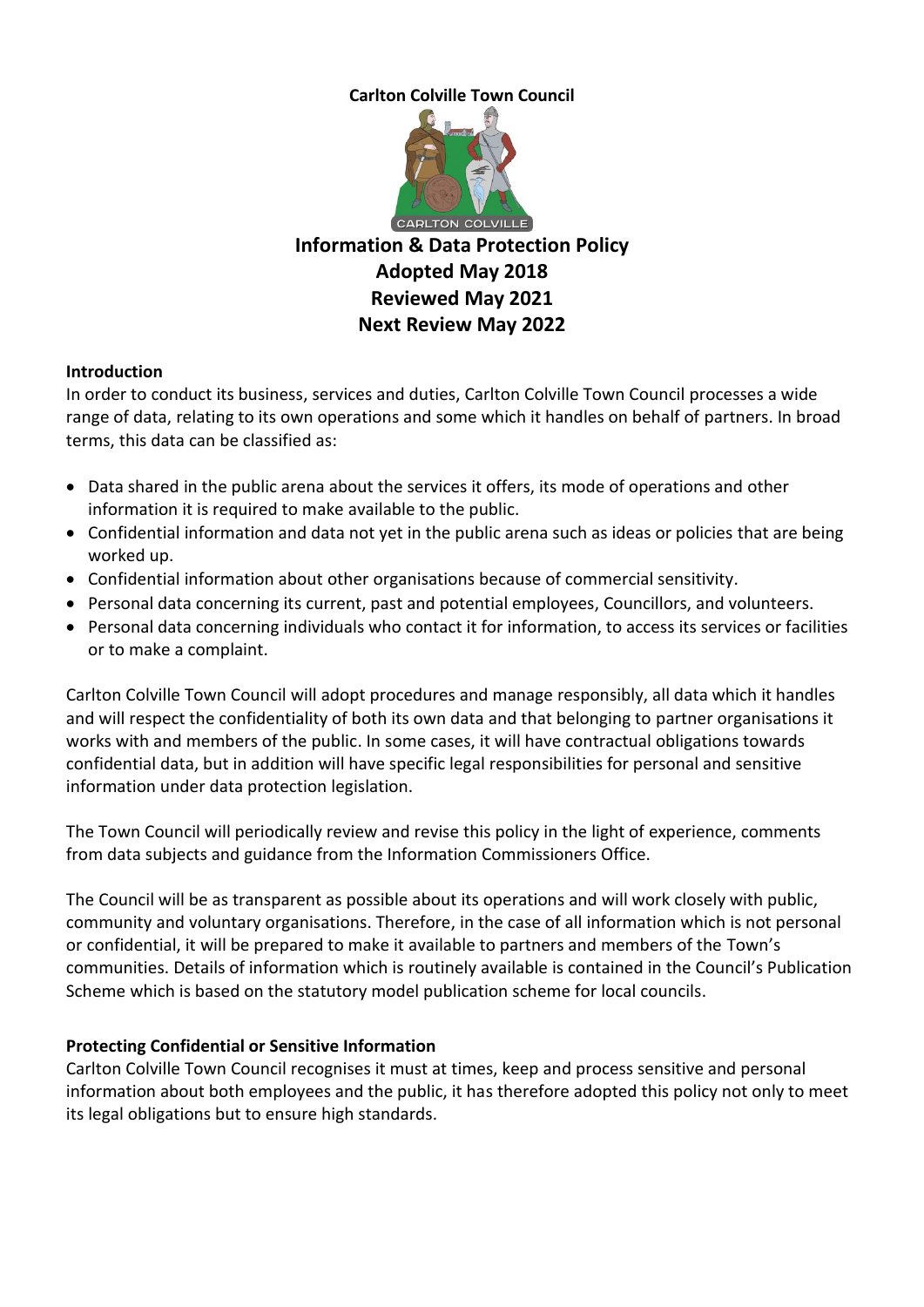The General Data Protection Regulation (GDPR) which become law on 25<sup>th</sup> May 2018 and will like the the Data Protection Act 1998 before them, seek to strike a balance between the rights of individuals and the sometimes, competing interests of those such as the Town Council with legitimate reasons for using personal information.

## **The policy is based on the premise that Personal Data must be:**

• Processed fairly, lawfully and in a transparent manner in relation to the data subject.

• Collected for specified, explicit and legitimate purposes and not further processed in a manner that is incompatible with those purposes.

• Adequate, relevant and limited to what is necessary in relation to the purposes for which they are processed.

• Accurate and, where necessary, kept up to date.

• Kept in a form that permits identification of data subjects for no longer than is necessary for the purposes for which the personal data are processed.

• Processed in a manner that ensures appropriate security of the personal data including protection against unauthorised or unlawful processing and against accidental loss, destruction or damage, using appropriate technical or organisational measures.

## **Data Protection Terminology**

**Data subject** - means the person whose personal data is being processed.

That may be an employee, prospective employee, associate or prospective associate of BTC or someone transacting with it in some way, or an employee, Member or volunteer with one of our clients, or persons transacting or contracting with one of our clients when we process data for them.

**Personal data** - means any information relating to a natural person or data subject that can be used directly or indirectly to identify the person.

It can be anything from a name, a photo, and an address, date of birth, an email address, bank details, and posts on social networking sites or a computer IP address.

**Sensitive personal data** - includes information about racial or ethnic origin, political opinions, and religious or other beliefs, trade union membership, medical information, sexual orientation, genetic and biometric data or information related to offences or alleged offences where it is used to uniquely identify an individual.

**Data controller** - means a person who (either alone or jointly or in common with other persons) (e.g. Town Council, employer, council) determines the purposes for which and the manner in which any personal data is to be processed.

**Data processor** - in relation to personal data, means any person (other than an employee of the data controller) who processes the data on behalf of the data controller.

**Processing information or data** - means obtaining, recording or holding the information or data or carrying out any operation or set of operations on the information or data, including:

• organising, adapting or altering it

• retrieving, consulting or using the information or data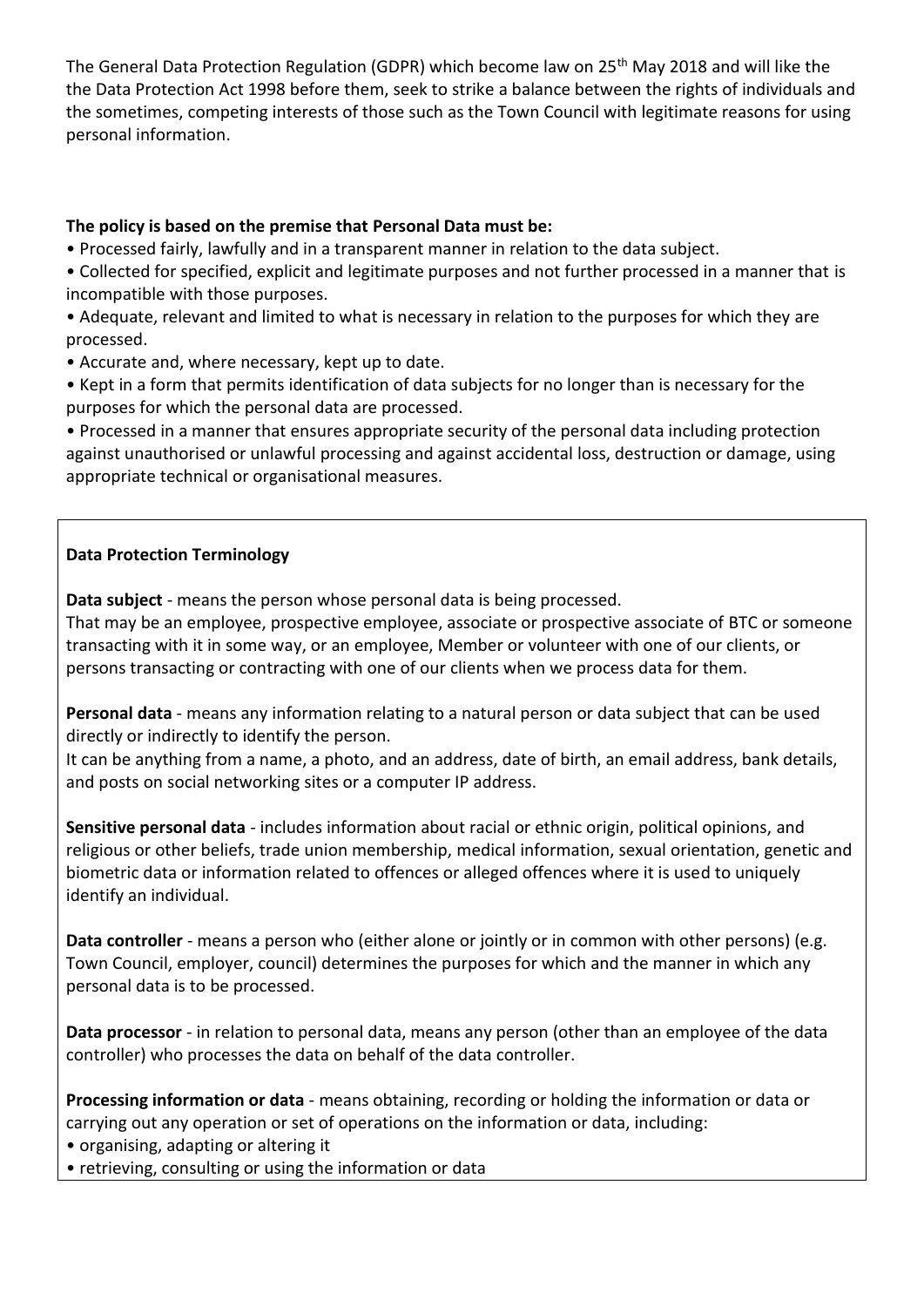- disclosing the information or data by transmission, dissemination or otherwise making it available
- aligning, combining, blocking, erasing or destroying the information or data. regardless of the Technology used.

Carlton Colville Town Council processes **personal data** in order to:

- fulfil its duties as an employer by complying with the terms of contracts of employment, safeguarding the employee and maintaining information required by law.
- pursue the legitimate interests of its business and its duties as a public body, by fulfilling contractual terms with other organisations, and maintaining information required by law.
- monitor its activities including the equality and diversity of its activities
- fulfil its duties in operating the business premises including security
- assist regulatory and law enforcement agencies
- process information including the recording and updating details about its Councillors, employees, partners and volunteers.
- process information including the recording and updating details about individuals who contact it for information, or to access a service, or make a complaint.
- undertake surveys, censuses and questionnaires to fulfil the objectives and purposes of the Council.
- undertake research, audit and quality improvement work to fulfil its objects and purposes.
- carry out Council administration.

Where appropriate and governed by necessary safeguards we will carry out the above processing jointly with other appropriate bodies from time to time.

# **The Council will ensure that at least one of the following conditions is met for personal information to be considered fairly processed:**

- The individual has consented to the processing
- Processing is necessary for the performance of a contract or agreement with the individual
- Processing is required under a legal obligation
- Processing is necessary to protect the vital interests of the individual
- Processing is necessary to carry out public functions
- Processing is necessary in order to pursue the legitimate interests of the data controller or third parties.

Particular attention is paid to the processing of any **sensitive personal information** and the Town Council will ensure that at least one of the following conditions is met:

- Explicit consent of the individual
- Required by law to process the data for employment purposes
- A requirement in order to protect the vital interests of the individual or another person

# **Who is responsible for protecting a person's personal data?**

The Town Council as a corporate body has ultimate responsibility for ensuring compliance with the Data Protection legislation. The Council has delegated this responsibility day to day to the Town Clerk.

- Email: clerk.cctc@gmail.com
- Phone: 01502 521959
- Correspondence: The Town Clerk, 7 Chestnut Avenue, Lowestoft, Suffolk NR32 3JA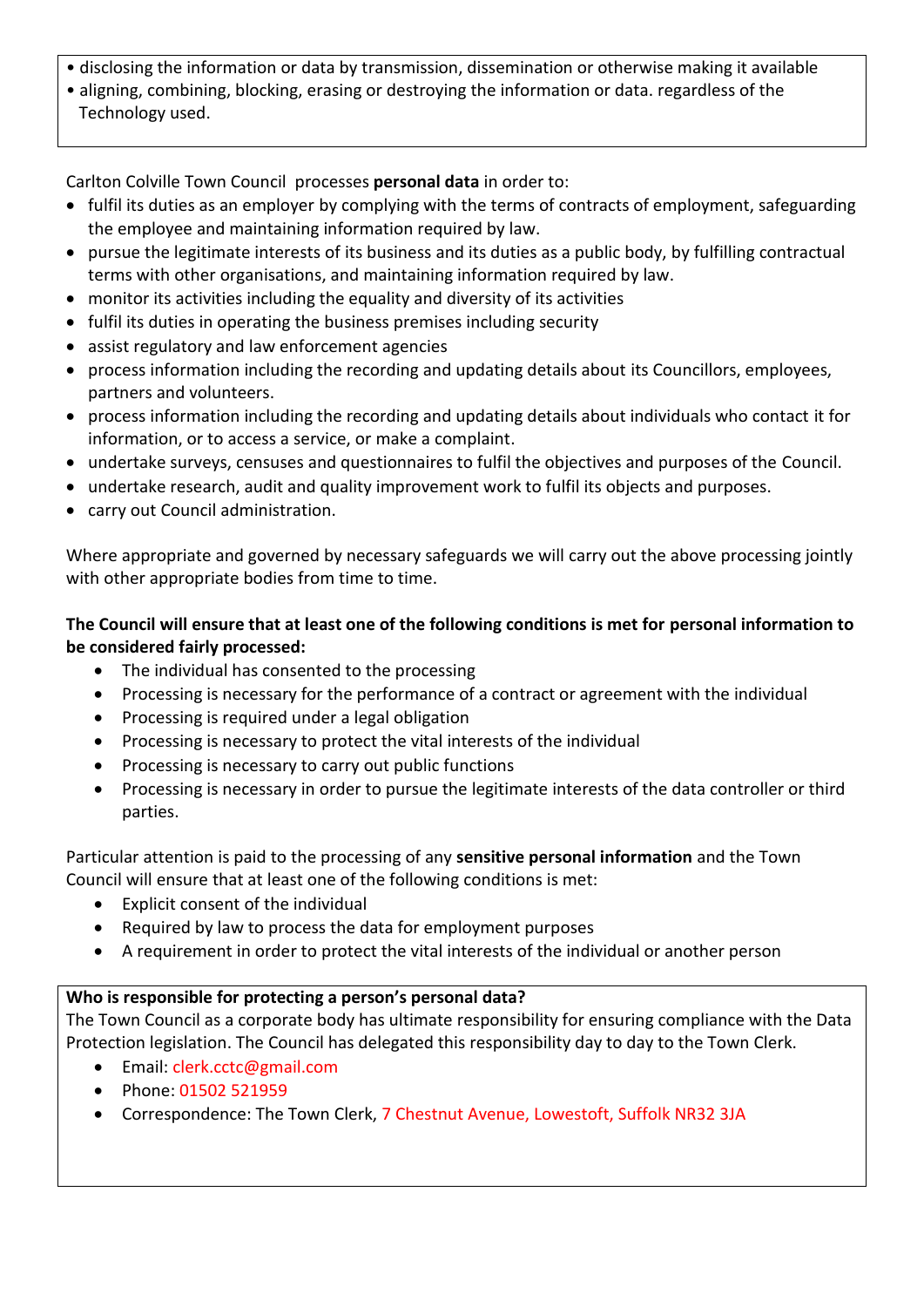#### **Diversity Monitoring**

Carlton Colville Town Council monitors the diversity of its employees, and Councillors, in order to ensure that there is no inappropriate or unlawful discrimination in the way it conducts its activities. It undertakes similar data handling in respect of prospective employees. This data will always be treated as confidential. It will only be accessed by authorised individuals within the Council and will not be disclosed to any other bodies or individuals. Diversity information will never be used as selection criteria and will not be made available to others involved in the recruitment process. Anonymised data derived from diversity monitoring will be used for monitoring purposes and may be published and passed to other bodies.

The Council will always give guidance on personnel data to employees, councillors, partners and volunteers through a Privacy Notice and ensure that individuals on whom personal information is kept are aware of their rights and have easy access to that information on request.

Appropriate technical and organisational measures will be taken against Unauthorised or unlawful processing of personal data and against accidental loss or destruction of, or damage to, personal data. Personal data shall not be transferred to a country or territory outside the European Economic Areas unless that country or territory ensures an adequate level of protection for the rights and freedoms of data subjects in relation to the processing of personal data.

#### **Information provided to us**

The information provided (personal information such as name, address, email address, phone number) will be processed and stored so that it is possible for us to contact, respond to or conduct the transaction requested by the individual. By transacting with (Your Council Name), individuals are deemed to be giving consent for their personal data provided to be used and transferred in accordance with this policy, however where ever possible specific written consent will be sought. It is the responsibility of those individuals to ensure that the Town Council is able to keep their personal data accurate and up-to-date. The personal information will be not shared or provided to any other third party or be used for any purpose other than that for which it was provided.

## **The Councils Right to Process Information**

General Data Protection Regulations (and Data Protection Act) Article 6 (1) (a) (b) and (e) Processing is with consent of the data subject, or Processing is necessary for compliance with a legal obligation. Processing is necessary for the legitimate interests of the Council.

## **Information Security**

The Town Council cares to ensure the security of personal data. We make sure that your information is protected from unauthorised access, loss, manipulation, falsification, destruction or unauthorised disclosure. This is done through appropriate technical measures and appropriate policies. We will only keep your data for the purpose it was collected for and only for as long as is necessary, after which it will be deleted.

**Children**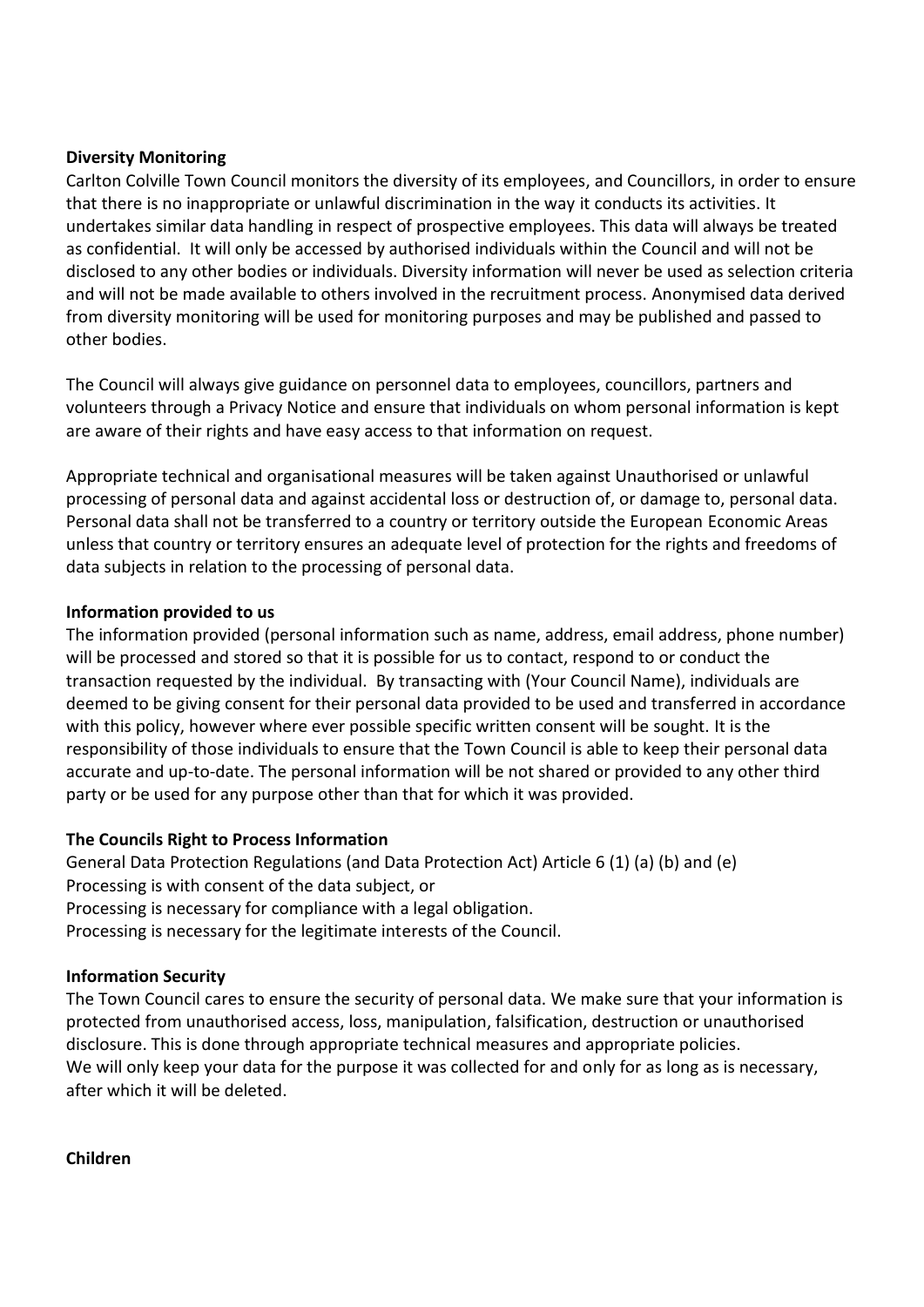We will not process any data relating to a child (under 13) without the express parental/ guardian consent of the child concerned.

## **Rights of a Data Subject**

**Access to Information:** an individual has the right to request access to the information we have on them. They can do this by contacting our Town Clerk or Data Protection Officer:

**Information Correction:** If they believe that the information we have about them is incorrect, they may contact us so that we can update it and keep their data accurate. Please contact: Town Clerk.

**Information Deletion:** If the individual wishes the Town Council to delete the information about them, they can do so by contacting the Town Clerk.

**Right to Object:** If an individual believes their data is not being processed for the purpose it has been collected for, they may object by contacting the Town Clerk or Data Protection Officer.

The Town Council does not use automated decision making or profiling of individual personal data.

**Complaints:** If an individual has a complaint regarding the way their personal data has been processed, they may make a complaint to the Town Clerk, Data Protection Officer or the Information Commissioners Office **[casework@ico.org.uk](mailto:casework@ico.org.uk)** Tel: 0303 123 1113.

The Council will always give guidance on personnel data to employees through the Employee handbook.

The Council will ensure that individuals on whom personal information is kept are aware of their rights and have easy access to that information on request.

## **Making Information Available**

The Publication Scheme is a means by which the Council can make a significant amount of information available routinely, without waiting for someone to specifically request it. The scheme is intended to encourage local people to take an interest in the work of the Council and its role within the community.

In accordance with the provisions of the Freedom of Information Act 2000, this Scheme specifies the classes of information which the Council publishes or intends to publish. It is supplemented with an Information Guide which will give greater detail of what the Council will make available and hopefully make it easier for people to access it.

All formal meetings of Council and its committees are subject to statutory notice being given on notice boards, the Website and sent to the local media. The Council publishes an annual programme in May each year. All formal meetings are open to the public and press and reports to those meetings and relevant background papers are available for the public to see. The Council welcomes public participation and has a public participation session on each Council and committee meeting. Details can be seen in the Council's Standing Orders, which are available on its Website or at its Offices.

Occasionally, Council or committees may need to consider matters in private. Examples of this are matters involving personal details of staff, or a particular member of the public, or where details of commercial/contractual sensitivity are to be discussed. This will only happen after a formal resolution has been passed to exclude the press and public and reasons for the decision are stated. Minutes from all formal meetings, including the confidential parts are public documents.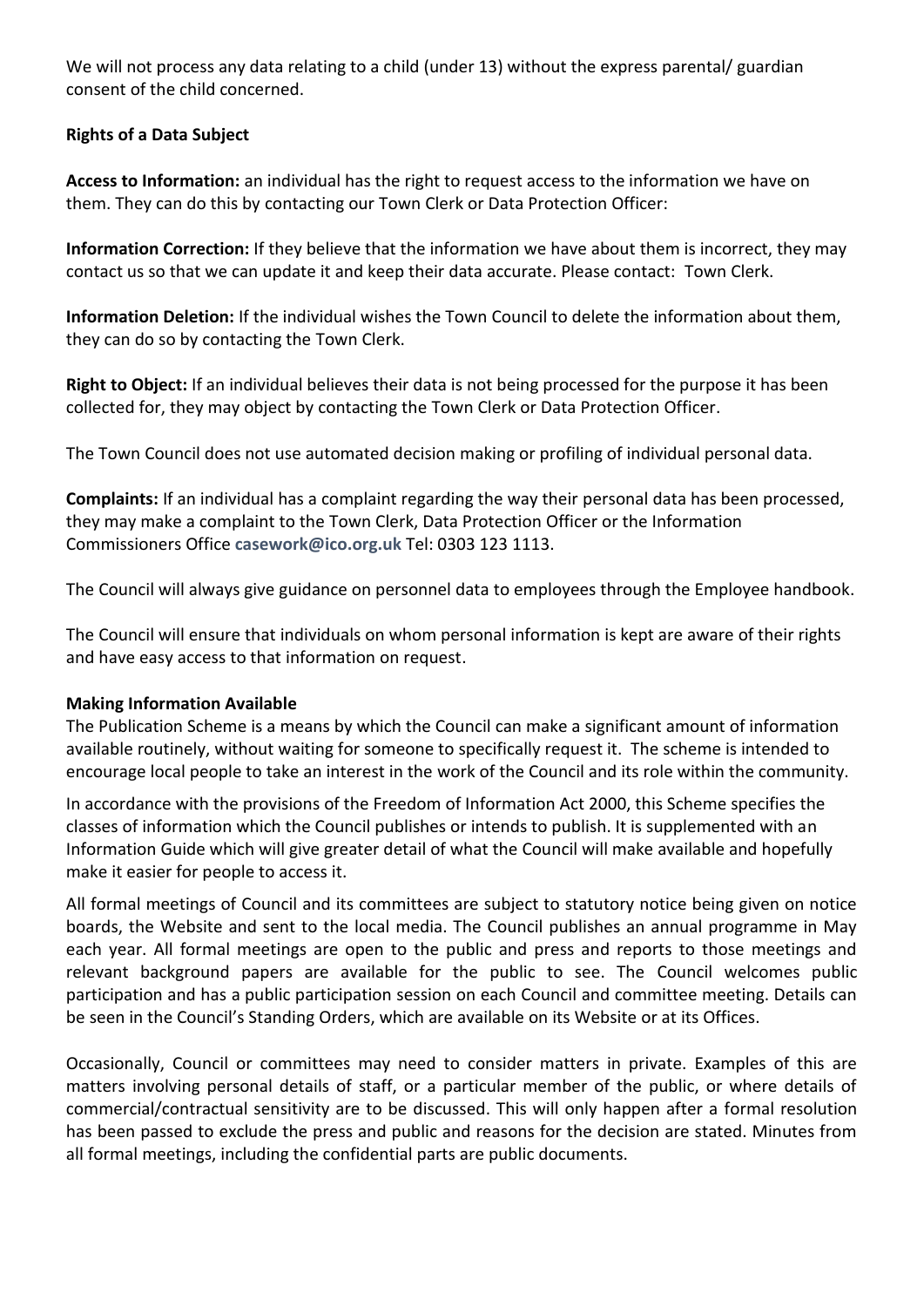The Openness of Local Government Bodies Regulations 2014 requires written records to be made of certain decisions taken by officers under delegated powers. These are not routine operational and

administrative decisions such as giving instructions to the workforce or paying an invoice approved by Council, but would include urgent action taken after consultation with the Chairman, such as responding to a planning application in advance of Council. In other words, decisions which would have been made by Council or committee had the delegation not been in place.

The 2014 Regulations also amend the Public Bodies (Admission to Meetings) Act 1960 to allow the public or press to film, photograph or make an audio recording of council and committee meetings normally open to the public. The Council will where possible facilitate such recording unless it is being disruptive. It will also take steps to ensure that children, the vulnerable and members of the public who object to being filmed are protected without undermining the broader purpose of the meeting.

The Council will be pleased to make special arrangements on request for persons who do not have English as their first language or those with hearing or sight difficulties.

#### **Disclosure Information**

The Council will as necessary undertake checks on both staff and Members with the the Disclosure and Barring Service and will comply with their Code of Conduct relating to the secure storage, handling, use, retention and disposal of Disclosures and Disclosure Information. It will include an appropriate operating procedure in its integrated quality management system.

#### **Data Transparency**

The Council has resolved to act in accordance with the Code of Recommended Practice for Local Authorities on Data Transparency (September 2011). This sets out the key principles for local authorities in creating greater transparency through the publication of public data and is intended to help them meet obligations of the legislative framework concerning information.

"Public data" means the objective, factual data on which policy decisions are based and on which public services are assessed, or which is collected or generated in the course of public service delivery.

The Code will therefore underpin the Council's decisions on the release of public data and ensure it is proactive in pursuing higher standards and responding to best practice as it develops.

The principles of the Code are:

**Demand led:** new technologies and publication of data should support transparency and accountability **Open:** the provision of public data will be integral to the Council's engagement with residents so that it drives accountability to them.

**Timely**: data will be published as soon as possible following production.

Government has also issued a further Code of Recommended Practice on Transparency, compliance of which is compulsory for parish councils with turnover (gross income or gross expenditure) not exceeding £25,000 per annum. These councils will be exempt from the requirement to have an external audit from April 2017. Carlton Colville Town Council exceeds this turnover but will never the less ensure the following information is published on its Website for ease of access:

- End of year accounts
- Annual Governance Statements
- Internal Audit Reports